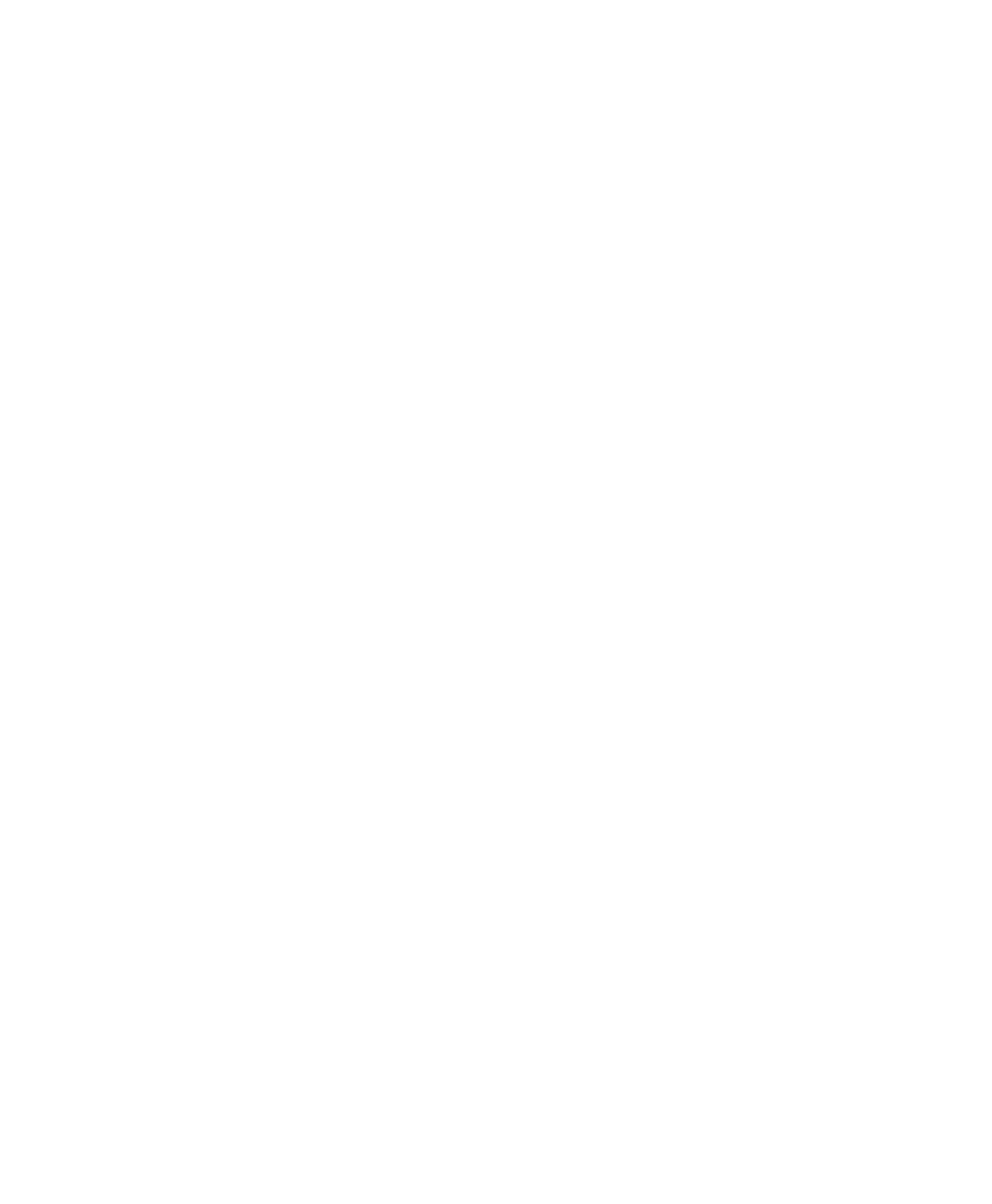# **The Sunday of the Passion ~ Palm Sunday April 10, 2022 ~ 9:00 am**  *The Liturgy of Word and Sacrament*

*Today we follow Christ from triumphal entry to the cross, each waypoint of the journey marked by Jesus' compassion for those who would betray, mock, accuse, or do violence to him. Though persecuted and beaten, Jesus the Son of God is not disgraced; instead, he asks forgiveness for those who put him to death. We have walked the Lenten pathway these forty days, each of us invited through baptism to "let the same mind be in you that was in Christ Jesus." We enter this holy week accompanying Jesus to the cross with both grief and thanksgiving in our hearts, trusting in God's redeeming love.*

## **The Pre-service Music**

*\*Congregation please stand*

# $\sim$  The Palm Sunday Celebration  $\sim$

#### BLESSED IS HE WHO COMES IN THE NAME OF THE LORD. **Hosanna in the highest.**

#### \* **The Processional Gospel** Luke 19:28-40

 $^{28}$ After he had said this, [Jesus] went on ahead, going up to Jerusalem.

<sup>29</sup>When he had come near Bethphage and Bethany, at the place called the Mount of Olives, he sent two of the disciples, <sup>30</sup>saying, "Go into the village ahead of you, and as you enter it you will find tied there a colt that has never been ridden. Untie it and bring it here. <sup>31</sup>If anyone asks you, 'Why are you untying it?' just say this, 'The Lord needs it.'" 32So those who were sent departed and found it as he had told them. 33As they were untying the colt, its owners asked them, "Why are you untying the colt?" <sup>34</sup>They said, "The Lord needs" it."  $35$ Then they brought it to Jesus; and after throwing their cloaks on the colt, they set Jesus on it.  $36$ As he rode along, people kept spreading their cloaks on the road.  $37\text{As}$  he was now approaching the path down from the Mount of Olives, the whole multitude of the disciples began to praise God joyfully with a loud voice for all the deeds of power that they had seen, <sup>38</sup>saying, "Blessed is the king who comes in the name of the Lord!

Peace in heaven, and glory in the highest heaven!"

<sup>39</sup>Some of the Pharisees in the crowd said to him, "Teacher, order your disciples to stop." <sup>40</sup>He answered, "I tell you, if these were silent, the stones would shout out."

### **\* The Blessing of the Palms**

THE LORD BE WITH YOU.

#### **And also with you.**

LET US PRAY: WE PRAISE YOU, O GOD, FOR REDEEMING THE WORLD THROUGH OUR SAVIOR JESUS CHRIST. TODAY HE ENTERED THE HOLY CITY IN TRIUMPH AND WAS PROCLAIMED MESSIAH AND KING BY THOSE WHO SPREAD GARMENTS AND BRANCHES ALONG HIS WAY. BLESS THESE BRANCHES AND THOSE WHO CARRY THEM. GRANT US GRACE TO FOLLOW OUR LORD IN THE WAY OF THE CROSS, SO THAT, JOINED TO HIS DEATH AND RESURRECTION, WE ENTER INTO LIFE WITH YOU; THROUGH THE SAME JESUS CHRIST, WHO LIVES AND REIGNS WITH YOU AND THE HOLY SPIRIT, ONE GOD, NOW AND FOREVER.

#### **Amen.**

LET US GO FORTH IN PEACE,

**in the name of Christ. Amen.**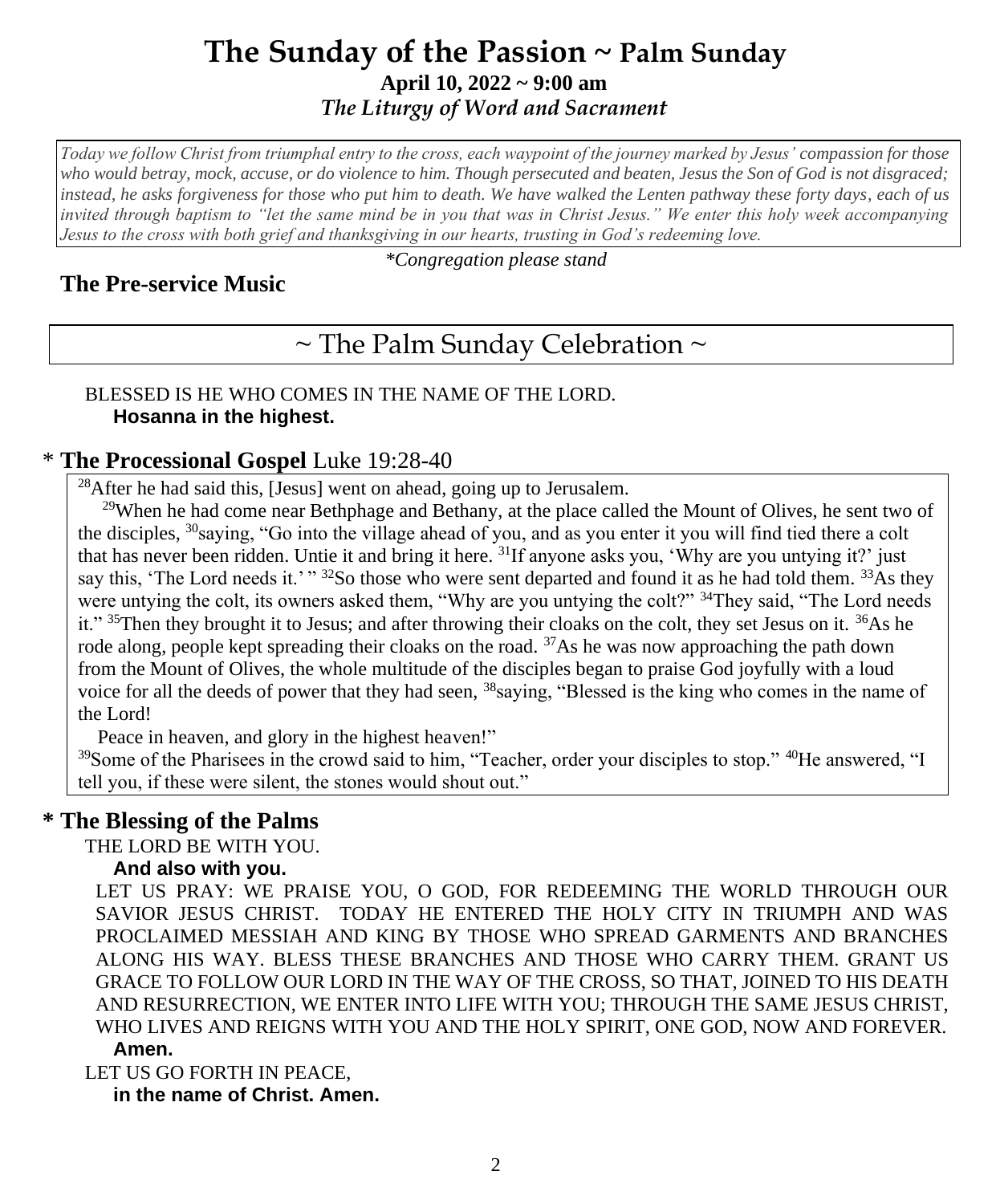**O'er all the way, green palms and blossoms gay Are strewn this day in festal preparation Where Jesus comes to wipe our tears away. E'en now the throng to welcome Him prepare.**

> *(Refrain)* **Join all and sing, His name declare. Let every voice resound with acclamation. Hosanna! Praise to the Lord. Bless Him who cometh to bring us salvation!**

**His word goes forth, and people by its might Once more regain freedom from degradation. Humanity doth give to each his right, While those in darkness find restored the light.** *(Refrain)*

**Sing and rejoice, O Blest Jerusalem, Of all thy sons sing the emancipation. Thru boundless love, the Christ of Bethlehem Brings faith and hope to Thee forevermore.** *(Refrain)*



#### **\* The Greeting**

BLESSED IS THE ONE WHO COMES IN THE NAME OF THE LORD. **Hosanna in the highest.**

#### **\* The Kyrie Eleison** *(Now the Feast)*

IN PEACE, IN PEACE, LET US PRAY TO THE LORD.

**Lord, have mercy. Christ, have mercy. Lord, have mercy.**

FOR THE REIGN OF GOD, AND FOR PEACE THROUGHOUT THE WORLD, FOR THE UNITY OF ALL, LET US PRAY TO THE LORD.

#### **Lord, have mercy. Christ, have mercy. Lord, have mercy.**

FOR YOUR PEOPLE HERE, WHO HAVE COME TO GIVE YOU PRAISE, FOR THE STRENGTH TO LIVE YOUR WORD, LET US PRAY TO THE LORD.

#### **Lord, have mercy. Christ, have mercy. Lord, have mercy.**

HELP, SAVE, AND DEFEND US, O GOD.

**Amen.**

# **\* The Prayer of the Day**

THE LORD BE WITH YOU *(Sung)* **And also with you.**

LET US PRAY:

**Everlasting God, in your endless love for the human race you sent our Lord Jesus Christ to take on our nature and to suffer death on the cross. In your mercy enable us to share in his obedience to your will and in the glorious victory of his resurrection, who lives and reigns with you and the Holy Spirit, one God, now and forever. Amen.**

**The Anthem** *"The Donkey's Dilemma"* – Sleeth *Sunday School Children*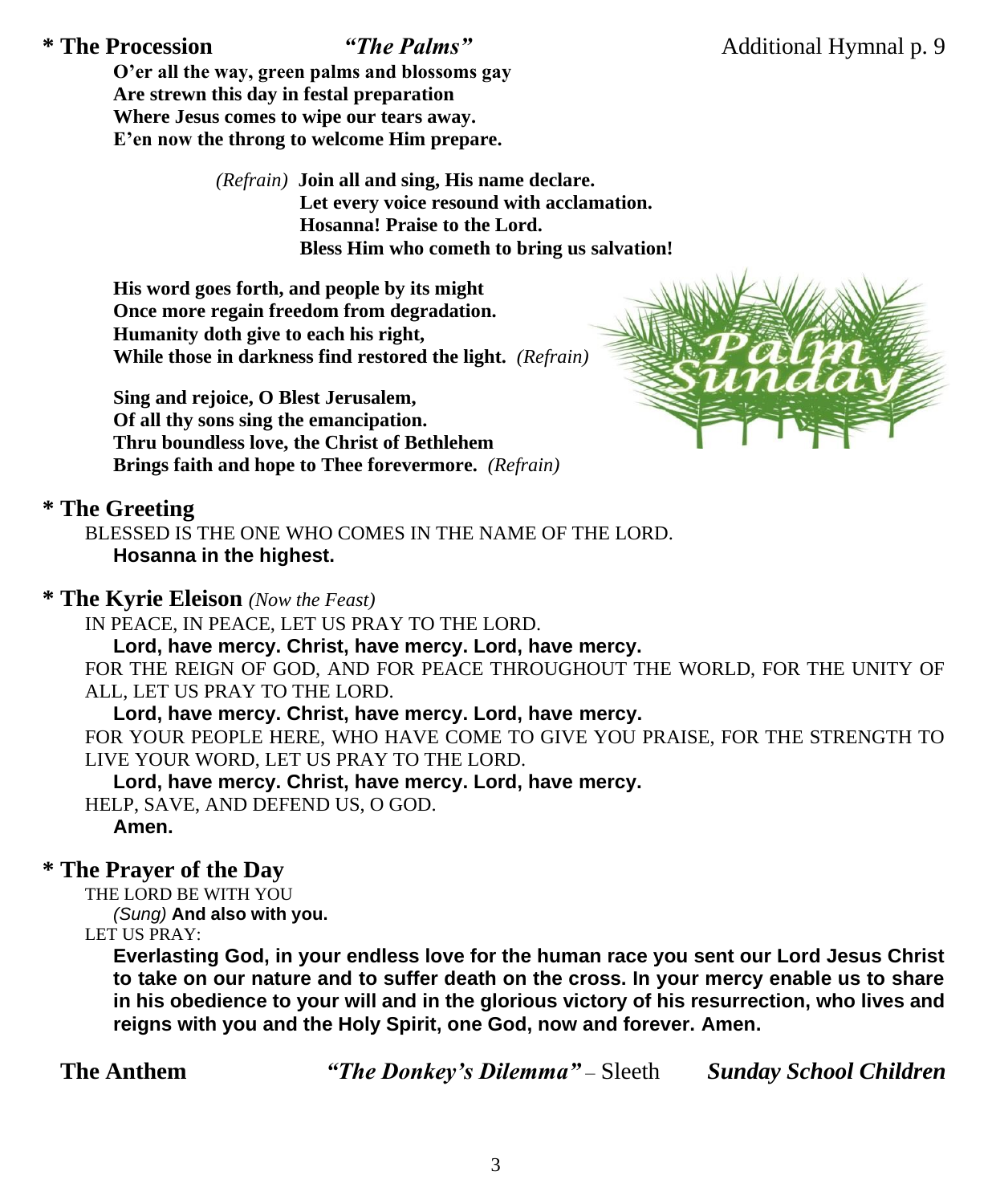# **~The Word~**

#### **The First Lesson** Isaiah 50:4-9a

*This text, the third of the four Servant Songs in Isaiah, speaks of the servant's obedience amid persecution. Though the servant has been variously understood as the prophet himself or a remnant of faithful Israel, Christians have often recognized the figure of Christ in these poems.*

 *(After the reading)*

#### THE WORD OF THE LORD **Thanks be to God.**

#### **The Psalm** 31:9-16 Tune "All People That on Earth do Dwell" No. 245

IN YOU, O LORD, I TAKE REFUGE; LET ME NEVER BE PUT TO SHAME; IN YOUR

RIGHTEOUSNESS DELIVER ME. INCLINE YOUR EAR TO ME; MAKE HASTE TO DELIVER ME.

**Lord, be my rock, my refuge sure, My mighty fortress, safe, secure.**

FOR YOUR NAME'S SAKE LEAD ME AND GUIDE ME. TAKE ME OUT OF THE NET THAT IS HIDDEN FOR ME, FOR YOU ARE MY SHELTER FROM DANGER.

**I place my spirit in your care; You, God, will keep me safely there.** MY TIMES ARE IN YOUR HAND. RESCUE ME FROM THE HAND OF MY ENEMIES, FROM THOSE WHO PERSECUTE ME.

**Lord, be my rock, my refuge sure, My mighty fortress, safe, secure.** LET YOUR FACE SHINE UPON YOUR SERVANT; SAVE ME IN YOUR STEADFAST LOVE. **I place my spirit in your care; You, God, will keep me safely there.**

### **The Second Lesson** Philippians 2:5-11

*Paul quotes from an early Christian hymn that describes Jesus' humble obedience in his incarnation as a human being, even to death, and his exaltation and glory as Lord of all.*

 *(After the reading)* THE WORD OF THE LORD **Thanks be to God.**

#### **\* The Gospel Acclamation** *(Lenten Verse Now the Feast)*

**Return to God with all your heart, the Source of grace and mercy; Come, seek the tender faithfulness of God.**

### **\* The Holy Gospel** St. John 12:12-18

*Entrance into the final days. (Before the Gospel)* THE HOLY GOSPEL ACCORDING TO SAINT JOHN THE 12<sup>TH</sup> CHAPTER: *(spoken)* **Glory to you, O Lord.**

 *(After the Gospel)* THE GOSPEL OF THE LORD *(spoken)* **Praise to you, O Christ.**

\* **The Hymn** *"My Song is Love Unknown"* No. 94 Stanzas 1,3,4,5

**My song is love unknown, my Savior's love to me,**

**love to the loveless shown, that they might lovely be.**

**Oh, who am I, that for my sake my Lord should take frail flesh and die? My Lord should take frail flesh and die?**

**The Sermon** *Pastor Cindy White*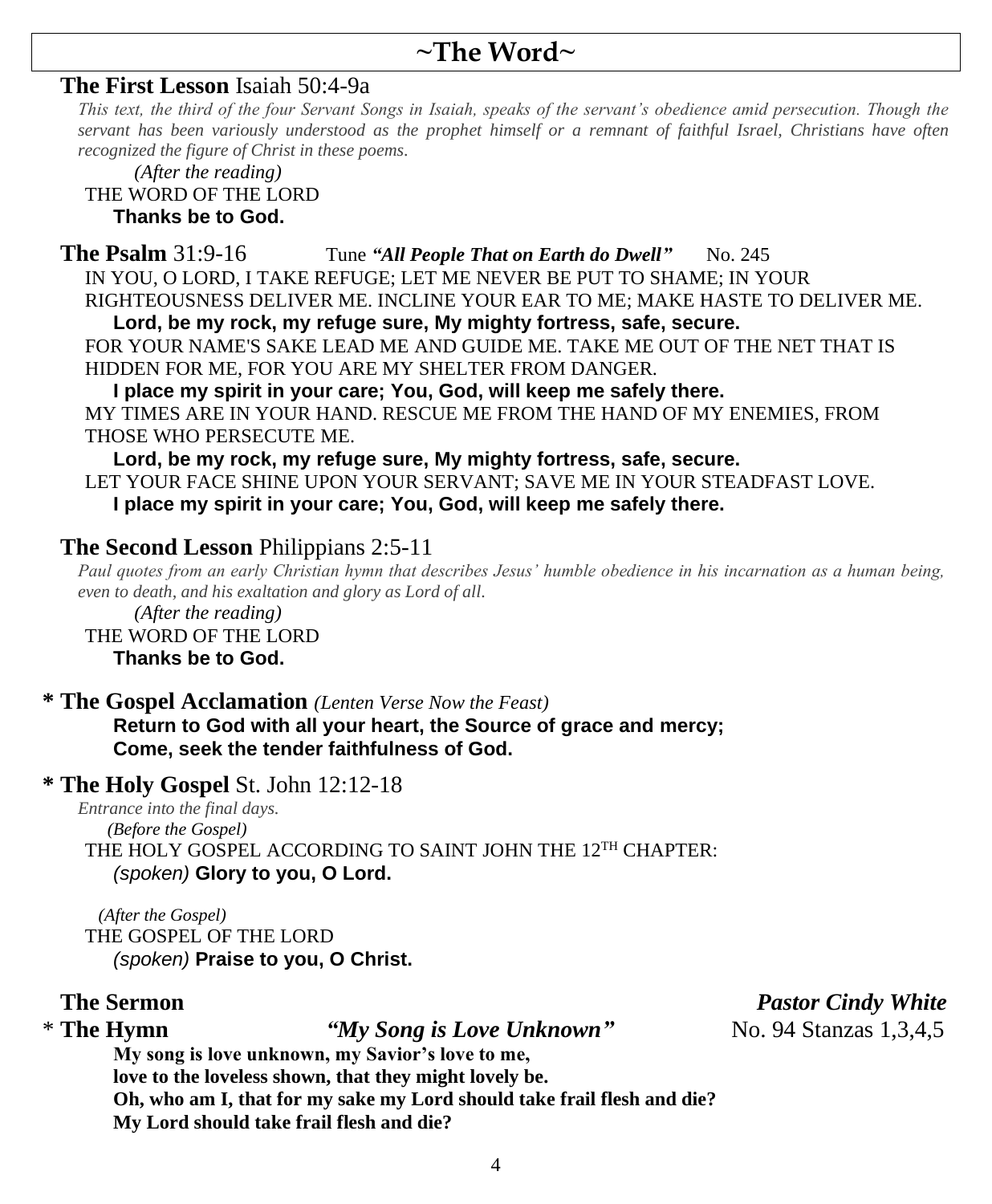**Sometimes they strew his way and his sweet praises sing; resounding all the day hosannas to their King. Then "Crucify!" is all their breath, and for his death they thirst and cry, and for his death they thirst and cry.**

**Why, what hath my Lord done? What makes this rage and spite? He made the lame to run, he gave the blind their sight. Sweet injuries! Yet they at these themselves displease, and 'gainst him rise; themselves displease, and 'gainst him rise.**

**They rise, and needs will have my dear Lord made away; a murderer they save, the prince of life they slay. Yet cheerful he to suff'ring goes, that he his foes from thence might free; that he his foes from thence might free.**

#### **\* The Apostles' Creed**

**I believe in God, the Father almighty, maker of heaven and earth.**

- **I believe in Jesus Christ, his only Son, our Lord. He was conceived by the power of the Holy Spirit and born of the virgin Mary. He suffered under Pontius Pilate, was crucified, died and was buried. He descended to the dead. On the third day he rose again. He ascended into heaven, and is seated at the right hand of the Father. He will come again to judge the living and the dead.**
- **I believe in the Holy Spirit, the holy catholic Church, the communion of saints, the forgiveness of sins, the resurrection of the body, and the life everlasting. Amen.**

#### **\* The Prayers of Intercession**

DRAWN CLOSE TO THE HEART OF GOD, WE OFFER THESE PRAYERS FOR THE CHURCH, THE WORLD, AND ALL WHO ARE IN NEED.

#### *A brief silence.*

WE PRAY FOR THE CHURCH, CALLED TO FOLLOW JESUS IN THE WAY OF THE CROSS. MAKE US UNFLINCHING SERVANTS OF THE GOSPEL. DELIVER US FROM HARDSHIP AS WE CONFRONT THE FORCES OF INJUSTICE AND PRACTICE RADICAL COMPASSION. MERCIFUL GOD,

#### **receive our prayer.**

FOR THE EARTH AND ALL ITS INHABITANTS, CREATED IN LOVE: TRAIN US TO RECOGNIZE YOUR DIVINE GOODNESS IN THE WORLD AROUND US. ROUSE IN US A REVERENCE FOR CREATION, THAT WE TAKE GREATER CARE OF ITS RESOURCES. MERCIFUL GOD,

#### **receive our prayer.**

FOR THOSE IN POSITIONS OF AUTHORITY CALLED TO LEAD WITH INTEGRITY AND COMPASSION: SUPPLY THEM WITH COURAGE AND VULNERABILITY WHEN CHALLENGED WITH NEW IDEAS. DELIVER THEM FROM FEAR THAT LIMITS IMAGINATION AND IMPEDES JUSTICE. MERCIFUL GOD,

#### **receive our prayer.**

FOR THOSE WHO SUFFER, WAITING EXPECTANTLY FOR MERCY AND CONSOLATION: ACCOMPANY THOSE WHO FEEL ABANDONED OR BETRAYED, DEFEND THOSE WHO ARE WRONGLY ACCUSED, AND EMBRACE THOSE WHO ARE INCARCERATED OR DETAINED. HEAL THOSE WHO ARE ILL. MERCIFUL GOD,

#### **receive our prayer.**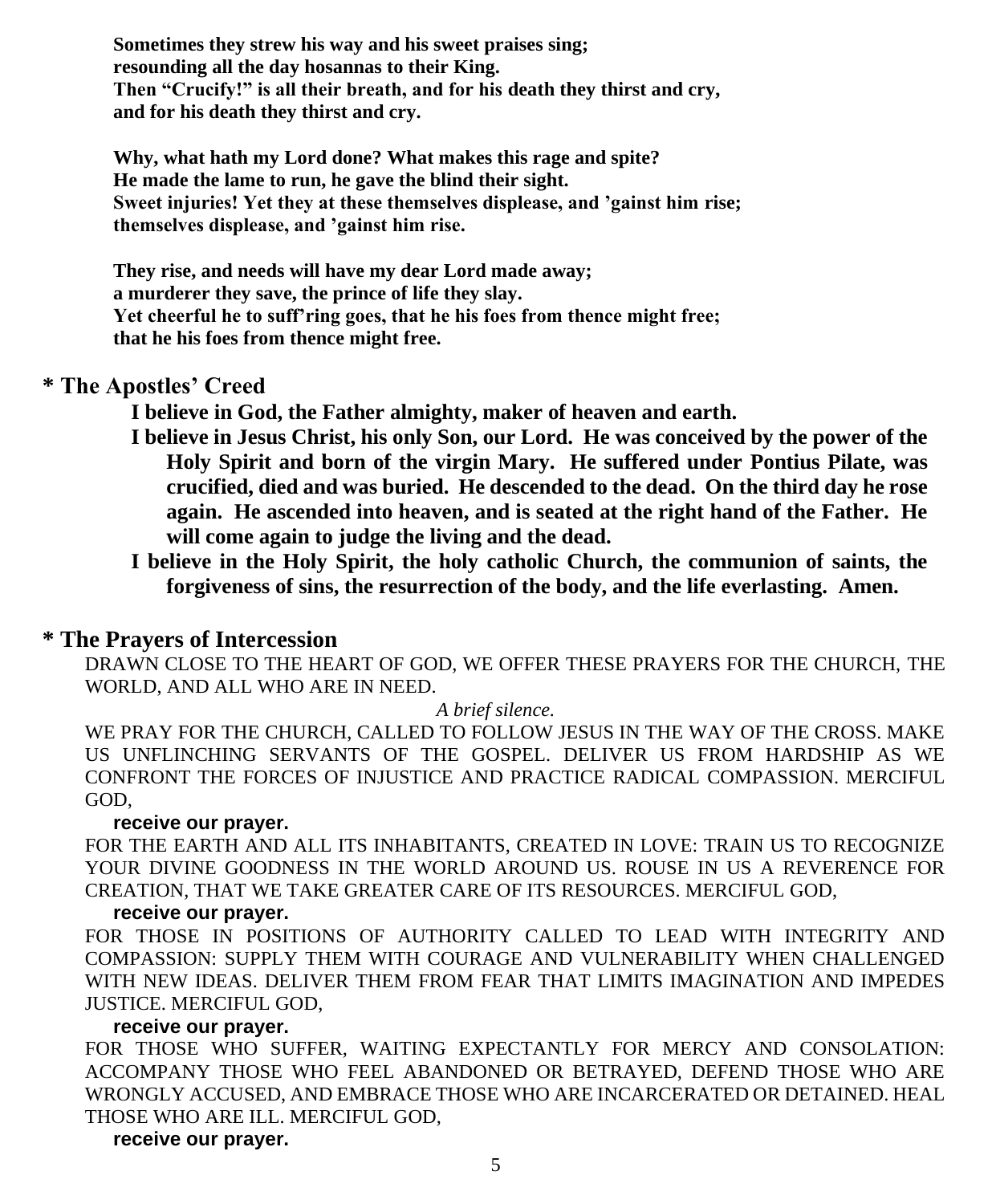FOR CHRISTIANS AROUND THE WORLD, PREPARING THIS WEEK TO JOURNEY WITH JESUS TO THE CROSS: REVEAL TO US ONCE AGAIN THE EARTHSHAKING POWER OF HUMBLE SERVICE, UNMERITED FORGIVENESS, AND SACRIFICIAL LOVE. LEAD US ALL FROM DEATH TO LIFE. MERCIFUL GOD,

#### **receive our prayer.**

WE REMEMBER THOSE WHO HAVE DIED, WHO WERE COMMENDED INTO YOUR HANDS. REMEMBER US WHEN YOU COME INTO YOUR KINGDOM, AND PREPARE A PLACE FOR EACH OF US WITH YOU IN PARADISE. MERCIFUL GOD,

#### **receive our prayer.**

GOD OF GRACE AND MERCY, (PLEASE SHARE ANY PERSONAL PRAYER PETITIONS) HEAR OUR PETITIONS THAT WE SPEAK OUT LOUD AND THE ONES THAT WE HOLD IN OUR HEARTS. MERCIFUL GOD,

#### **receive our prayer.**

ACCEPT THE PRAYERS WE BRING, O GOD, ON BEHALF OF A WORLD IN NEED, FOR THE SAKE OF JESUS CHRIST.

**Amen.**

#### **\* The Peace of Christ**

THE PEACE OF THE LORD BE WITH YOU ALWAYS. **And also with you.**

# **~The Meal~**

### **The Offering and Offertory**

*Zion members, please use your envelopes for contributions so that your offering may be officially recorded. Please mail your envelopes to Zion Lutheran Church 101 N. Greenwood Street Tamaqua, PA 18252 or visit ziontamaqua.com for our myEoffering option.*

#### **\* The Offertory Procession** *"As the Grains of Wheat"*

*(Refrain)* **As the grains of wheat once scattered on the hill were gathered into one to become our bread; so may all your people from all the**  **ends of earth be gathered into one in you.**

**As this cup of blessing is shared within our midst, may we share the presence of your love.** *(Refrain)*

#### **\* The Offertory Prayer**

LET US PRAY: MERCIFUL GOD,

**everything in heaven and earth belongs to you. We joyfully release what you have entrusted to us. May these gifts be signs of our whole live returned to you, dedicated to the healing and unity of all creation, through Jesus Christ. Amen.**

**The Anthem** *"Hosanna! Sing Praises!"* – Moody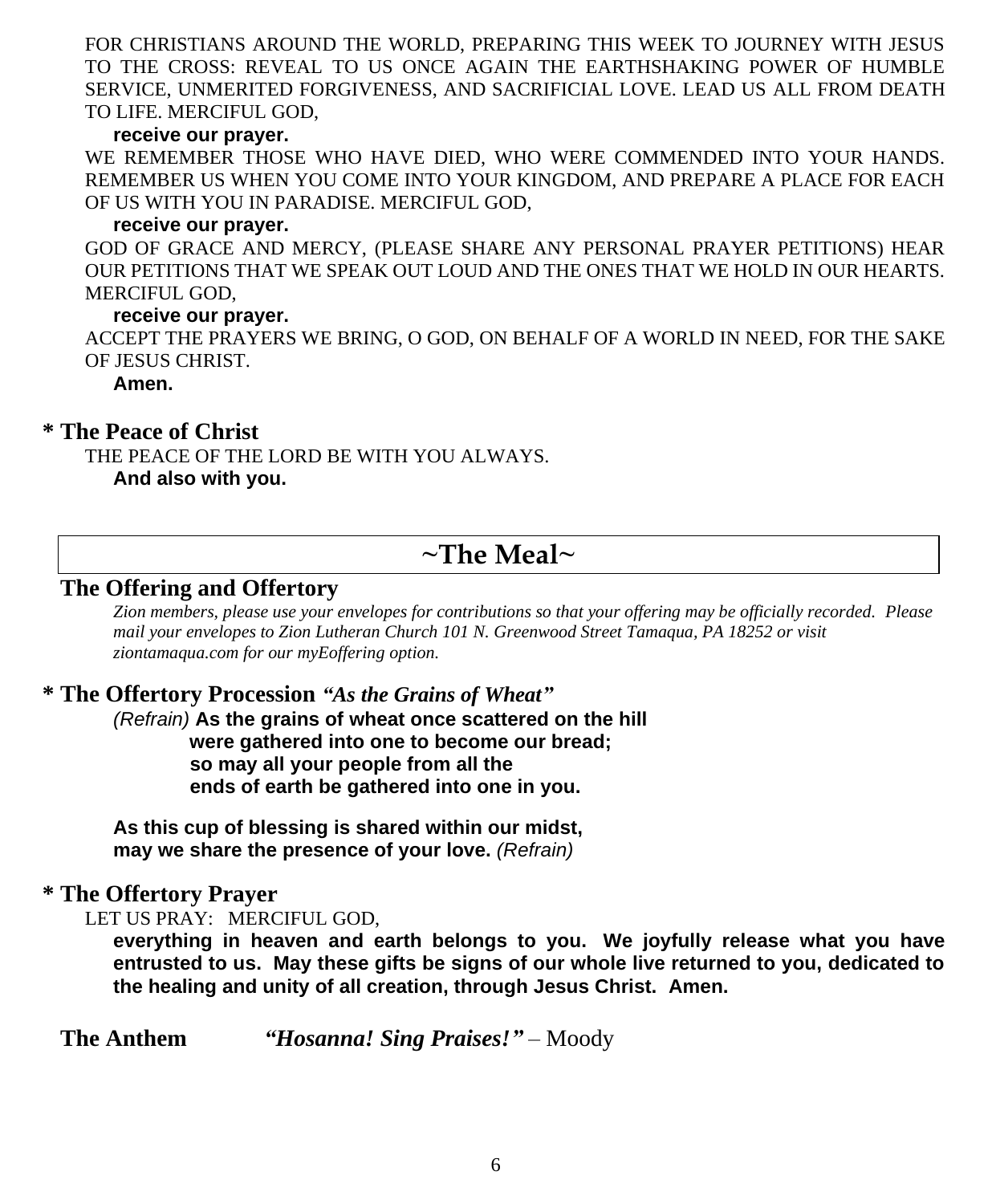# **\* The Great Thanksgiving**

## **\* The Preface and Sanctus**

THE LORD BE WITH YOU

*(Sung)* **And also with you.**

LIFT UP YOUR HEARTS. **We lift them to the Lord.**

LET US GIVE THANKS TO THE LORD OUR GOD.

**It is right to give God thanks and praise.**

IT IS OUR DUTY......................THEIR UNENDING HYMN: *(Now the Feast) (Sung)* **Holy, holy, holy are you, God of power and might; Heaven and earth are filled** 

**with your glory. Hosanna in the highest! Blessed is the One who comes in your name. Hosanna in the highest, hosanna in the highest!**

#### **\* The Eucharistic Prayer**

YOU ARE INDEED HOLY, …WE PRAY FOR HIS COMING AGAIN EVEN AS WE CRY.

AMEN. COME, LORD JESUS. AMEN. COME, LORD JESUS.

*(Sung)* **Amen. Come, Lord Jesus. Amen. Come, Lord Jesus.** THIS WE PRAY THROUGH JESUS CHRIST, OUR SAVIOR AND OUR FRIEND. *(Sung)* **Through Christ, with Christ, in Christ, in the unity of the Spirit,** **all glory and honor is yours, O God, now and forever. Amen.**

#### **\* The Lord's Prayer**

MAKE US BOLD, O MERCIFUL GOD, TO ADDRESS YOU AS OUR ABBA AS WE PRAY:

**Our Father, who art in heaven, hallowed be thy name, thy kingdom come, thy will be done, on earth as it is in heaven. Give us this day our daily bread; and forgive us our trespasses, as we forgive those who trespass against us; and lead us not into temptation, but deliver us from evil. For thine is the kingdom, and the power, and the glory, forever and ever. Amen**

**\* The Agnus Dei "***Lamb of God" (Now the Feast)*

**Lamb of God, you take away the sin of the world: have mercy on us, mercy on us, mercy on us. Lamb of God, you take away the sin of the world: have mercy on us, mercy on us, mercy on us. Lamb of God, you take away the sin of the world; grant us peace, grant us peace, grant us peace.**

#### **The Distribution**

*All who are baptized and believe that Christ is truly present in the Sacrament are welcome to commune when we celebrate the Lord's Supper. Zion members, please complete a Communion card once a year for our records.*

#### **\* The Post-Communion Blessing**

MAY THE GRACE OF OUR LORD JESUS CHRIST AND THE GIFTS OF HIS BODY AND BLOOD STRENGTHEN, KEEP AND UNITE, NOW AND FOREVER. **Amen.**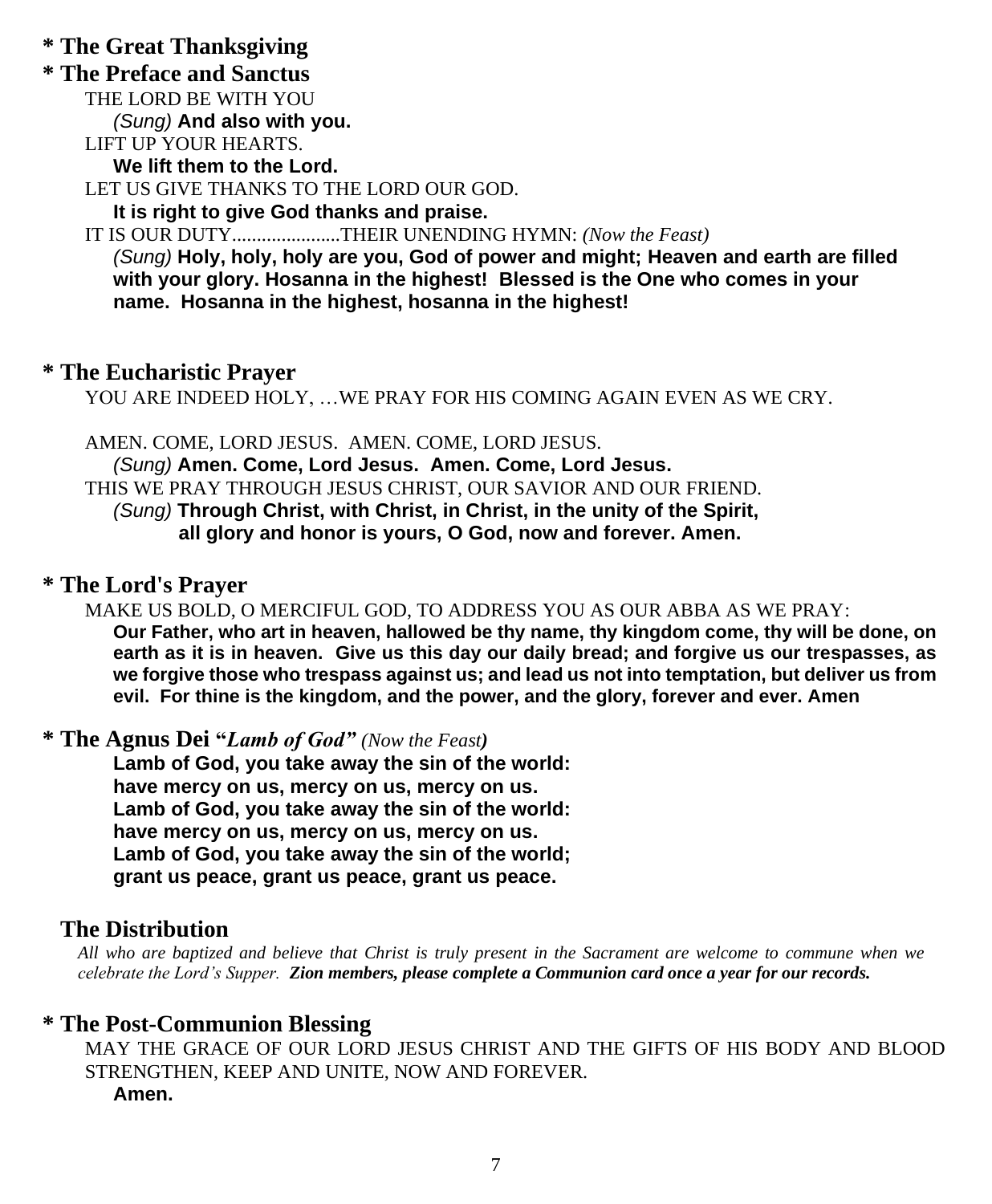#### \* **The Post Communion Canticle** *(music on page 72 of LBW)*

**Lord, now lettest thou thy servant depart in peace according to thy word; For mine eyes have seen thy salvation which thou hast prepared before the face of all people; A light to lighten the Gentiles and the glory of thy people Israel. Glory be to the Father, and to the Son and to the Holy Ghost; As it was in the beginning, is now and ever shall be, world without end. Amen**

#### **\* The Post Communion Prayer**

LET US PRAY, WE GIVE YOU THANKS, O GOD, FOR THE BLESSING OF THIS TABLE. MAY OUR LIVES BE MADE NEW BY THESE GIFTS OF GRACE AND MAY YOUR LOVE BE MADE KNOWN THROUGH US.

**Amen.**

# **~The Sending~**

#### **\* The Blessing**

MAY GOD BLESS US AND KEEP US. MAY GOD'S FACE SHINE ON US AND BE GRACIOUS TO US. MAY GOD LOOK ON US WITH FAVOR AND GIVE US PEACE. *(Sung)* **Amen.**

#### **\* The Sending**

GO IN PEACE. SERVE THE LORD. **Thanks be to God.**

**\* The Sending Hymn** *"All Glory, Laud and Honor"* No. 108

(*Refrain)* **All glory, laud, and honor to you, redeemer, king, to whom the lips of children made sweet hosannas ring.**

**You are the king of Israel and David's royal Son, now in the Lord's name coming, our King and Blessed One.** (*Refrain)*

**The company of angels is praising you on high; creation and all mortals in chorus make reply.** (*Refrain)*

**The multitude of pilgrims with palms before you went. Our praise and prayer and anthems before you we present.** (*Refrain)*

Text: Theodulph of Orleans, c. 760-821; tr. John M. Neale, 1818-1866, alt

#### **ACKNOWLEDGMENTS**

Liturgical material reprinted from: SUNDAYSANDSEASONS.COM Copyright 2021 Augsburg Fortress. All rights reserved. Reprinted by permission under Augsburg Fortress Liturgies Annual License #24607. License sponsored July 2021 to July 2022 by Mrs. James A. Valentine; Bill and Marianne Jones; In honor and memory of loved ones by Jon and Deb Davies and family; In honor of loved ones by Robert Fisher ONELICENSE #A-708066 *(for sung portions of the liturgy not covered by the Augsburg Fortress License)* sponsored in 2021 by Art and Sharon Connely, in loving memory of Arthur and Betty Connely

**April 17, 2022 readings are:** Acts 10:34-43 Psalm 118:1-2, 14-24

1 Corinthians 15:19-26 John 20:1-18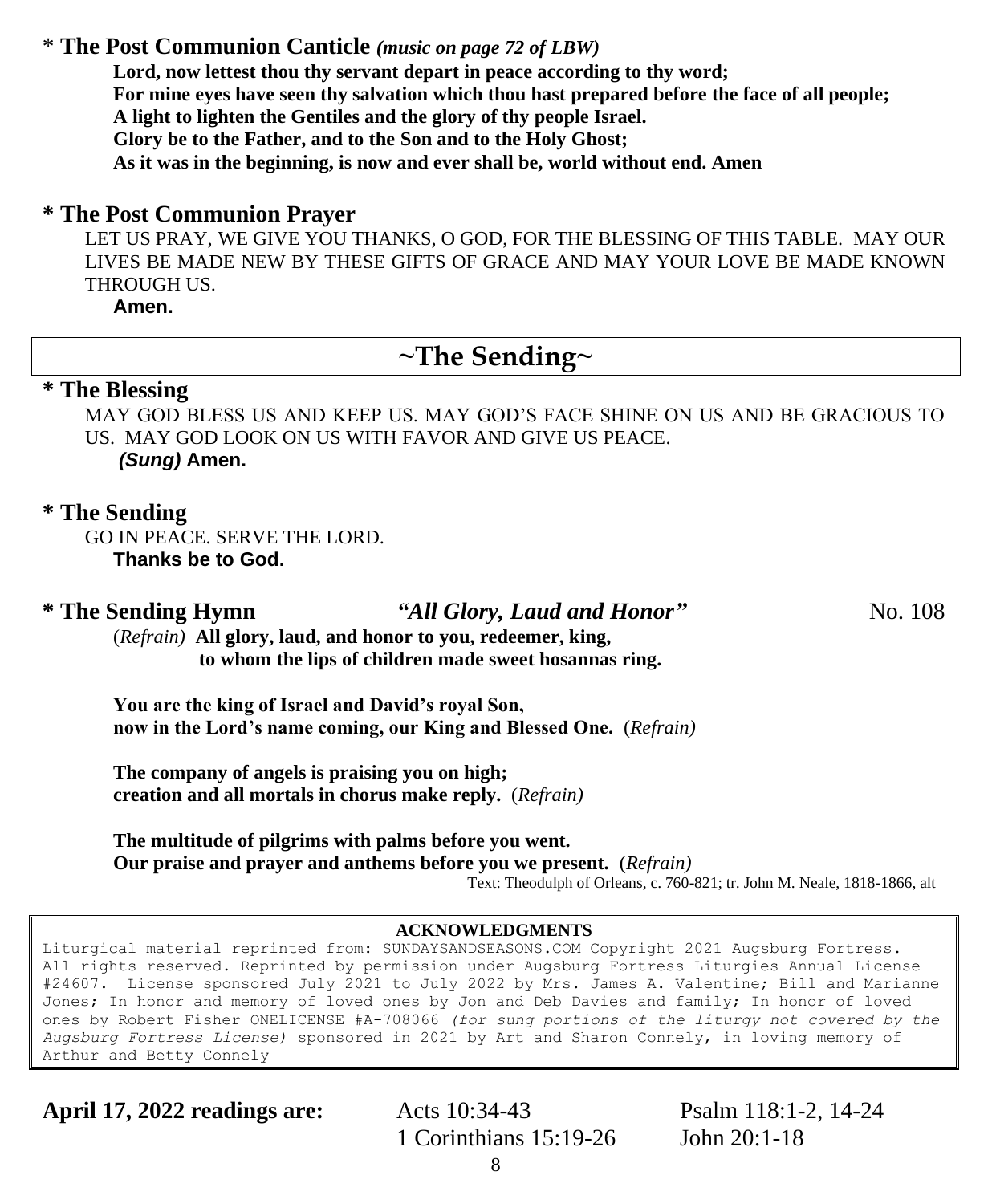# **ZION LUTHERAN CHURCH** *April 9-10, 2022*

*\*If you need assistance, please see one of the ushers in the back of the church; Large Print Bulletins are available. Grape juice is available in the tray for those who wish not to partake of the wine. Please Silence your cell phones during service. A Family Room is available for use during or after services, located across from the office. A changing station is available for your convenience in the restroom across the hall from the Family Room. We respectfully ask that you refrain from taking photos during the service. Opportunities are always available after the service. Welcome visitors please sign our guest book. Thank you.*

## *GIFTS GIVEN TO THE GLORY OF GOD*

*THE CANDLES are given to the Glory of God and* In loving memory of my husband, John Haldeman by Sharon Haldeman *THE ALTAR FLOWERS are given to the Glory of God and* In loving memory of the April  $14<sup>th</sup>$  birthday of her mother, Doris Huegel by Fern Rudenko *THE BULLETINS are given to the Glory of God and* In loving memory of son, Stephen Smolar and granddaughter, Sabrina Hill by Denise Smolar *THE PALMS are given to the Glory of God and* In loving memory of our son, Brian and all our family and friends who are no longer here with us by Dave and Darlene Fetterman *THE PALM CROSSES are given to the Glory of God and* In loving memory of her son, John Carl Casler Jr. by Dave & Melody Gensure, sisters, Ashly, Alesia,

and Alyssa, nieces, Aubry, Adalynn, and Ava and nephews, Bradlee and Camdyn *IMPROVEMENT FUND GIFTS are given to the Glory of God and* In loving memory of family and friends by John & Carol Dietrich & family

*Please remember the following in your prayers: Robert Dolbin, George Bozosi, Pat Brown, Derek Hill, Elizabeth Zimmerman, Mary Richards, Mrs. Chris Miller, Nancy Betz, Ralph Derr, Joseph Harvilla, Eva (Mitzi) Koomar, John Lattanzi, and all our members who are homebound.*

# **Welcome!!**

Parish office phone and fax is 570-668-2180. Parish office email address is [zionlcof@verizon.net](mailto:zionlcof@verizon.net) Parish website is [www.ziontamaqua.com](http://www.ziontamaqua.com/) Parish Office Hours- Monday & Wednesday: 12:00 pm - 5:00 pm Tuesday: 8:00 am - 1:00 pm

**Zion's 2022 Church Council officers:** Chris Henritzy, President, Michael Haspe, Vice-President, Tiffany Warden, Secretary, Dave Gensure, Treasurer, and Ann Marie Hadesty, Financial Secretary. Other members of Council include: Judy Brennan, Sam Caley, Arlene Derr, Ernie Henritzy, Glenn Fritzinger, Brian Lawfer, Bob Maue, Steve Ristila and Mary Ruth Taylor; if you have suggestions or concerns, please seek out a member of Council so that we can promptly address the needs of the congregation.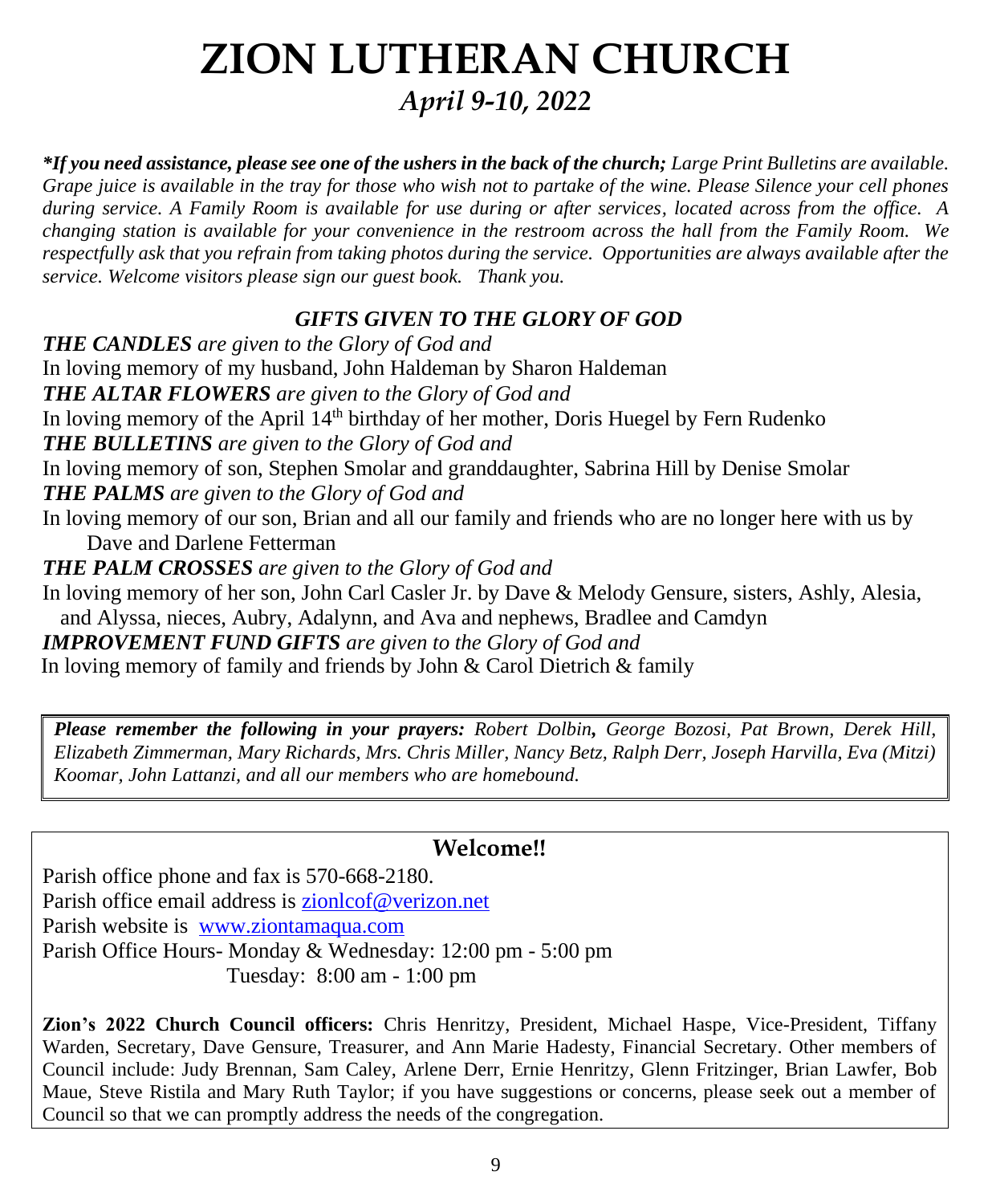# This Week in Our Church

#### **SUNDAY, April 10, 2022,** *Palm Sunday*

- 8:00 Confirmation Class
- 9:00 The Service of Word & Sacrament
- 10:15 Christian Education
- 10:00 Breakfast

#### **MONDAY**

7:00 Outreach Meeting

#### **TUESDAY**

- 9:30 Work Session
- 7:00 Recovery Service

#### **WEDNESDAY**

- 6:00 NA Meeting
- 7:00 Holden Evening Prayer
- 8:00 Choir Rehearsal

#### **THURSDAY**

- 9:30 Work Session
- 7:00 Maundy Thursday

#### **FRIDAY**

- 12:00 Good Friday Community Service/ Trinity UCC
- 5:30 Diaper Depot Prep
- 7:00 Good Friday Service

#### **SATURDAY**

- 9:00 Diaper Depot Distribution
- 7:00 Easter Vigil

#### **NEXT SUNDAY, April 17, 2022,** *Easter Sunday*

- 8:00 Confirmation Class
- 9:00 The Service of Word & Sacrament
- 10:15 Christian Education

# **Upcoming Events**

**April 10 –** Sunday Breakfast **April 28 –** Hoagie Sale

### **May 6 &7 –** Blessings Thrift Sale

**May 12 –** Pasta Dinner

**Donations to Zion's Blessing Thrift - Effective Immediately -** We are now accepting gently used or new spring/summer: Clothing, Accessories, Housewares, Media & Books, and Toys. Due to limited storage space, we are unable to accept the following items: Winter Clothes / Items, Furniture, and Major appliances. Please contact Judy prior to dropping off your items.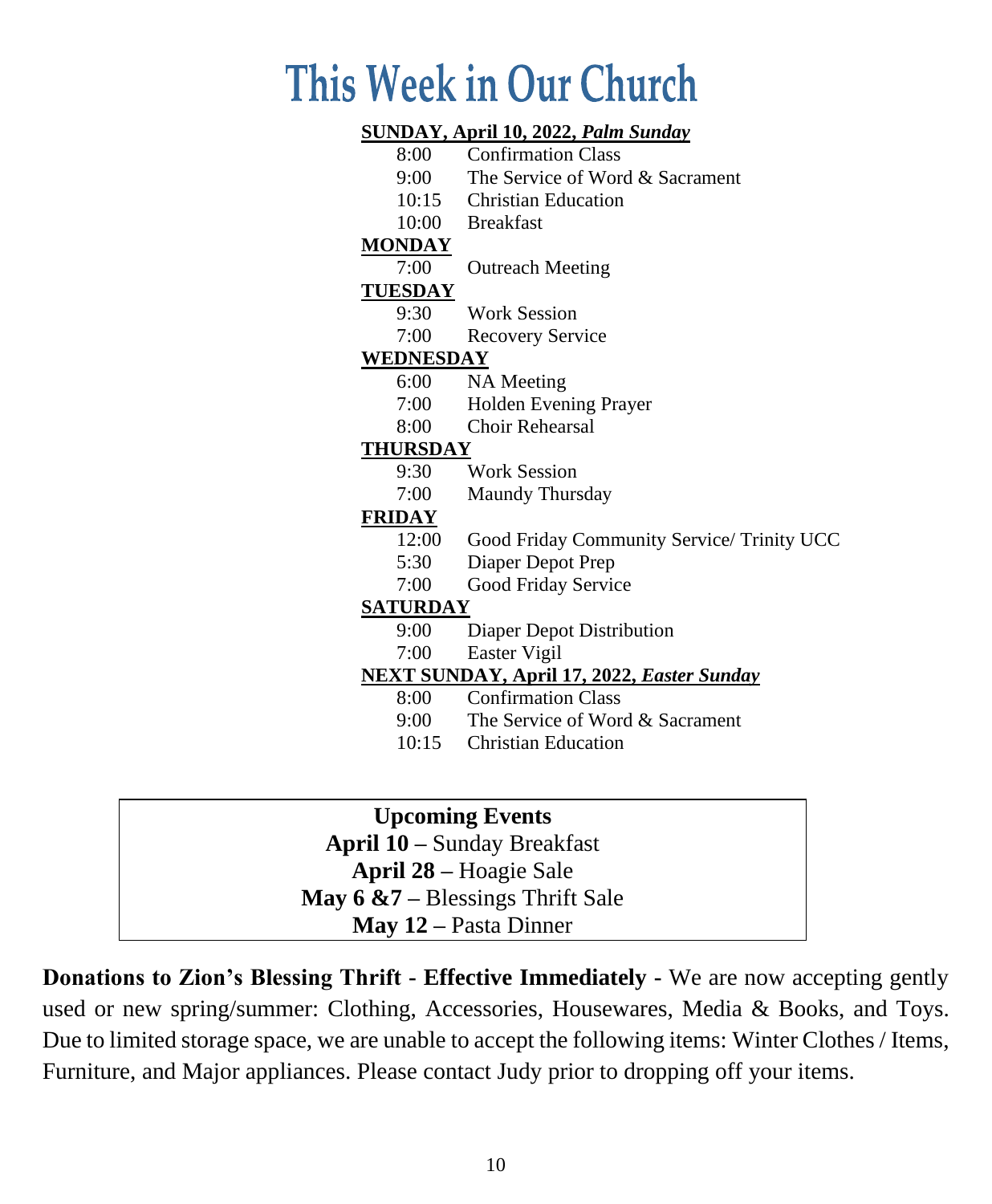**Hoagie sale -** The Culinary Team is holding a hoagie sale. Regular Hoagies are \$7 each. Order by April 24<sup>th</sup>, at [https://www.ziontamaqua.com](https://www.ziontamaqua.com/) or by calling 570-668-4451. Pick up is Thursday, April 28<sup>th</sup> from noon until 3:00 pm. Thank you for your support!!

Sunday Breakfast - **April 10, 2022,** 10:00 am to 12:00 Noon – No Charge. Menu: Scrambled eggs, sausage or bacon, and home fries. Everyone Welcome! Hope to see you there!

**Trinity United Church of Christ** will be hosting the Community Good Friday service, April  $15<sup>th</sup>$  at 12:00 noon. The service is sponsored by the Tamaqua Ministerial Association. All are Welcome!

**DEADLINE:** All information for the **May 2022 issue of the** *"Herald"* is due at the church office no later than **Monday, April 18, 2022.** You may e-mail your information to zionlcof@verizon.net or stop in during regular office hours. Thank you for your co-operation!

Culinary would like to thank our congregation and our community for making our Haddock/Chicken Finger dinner a success. We took in \$1340.00, serving 94 fish dinners and approximately 29 chicken finger dinners. Please join us on April 10, following the Palm Sunday Service for a free breakfast and fellowship event. Also, don't forget to order a delicious hoagie for April 28. We really appreciate all of you support.

# **Zion Holy Week 2022, April 10 – 17**

- **Palm Sunday**, April 10th, 9:00 am, Blessing of the Palms
- **Wednesday**, April 13th, 7:00 pm, Holden Evening Prayer
- **Maundy Thursday**, April 14th, 7:00 pm, Foot Washing, Communion, Stripping of the Altar
- **Good Friday**, April 15th, 7:00 pm, Good Friday Service
- **Holy Saturday**, April 16th, 7:00 pm Easter Vigil, Affirmation of Baptism, Holy Communion
- **Easter Sunday**, April 17th, 9:00 am, Celebration of Christ's Resurrection, Holy Communion